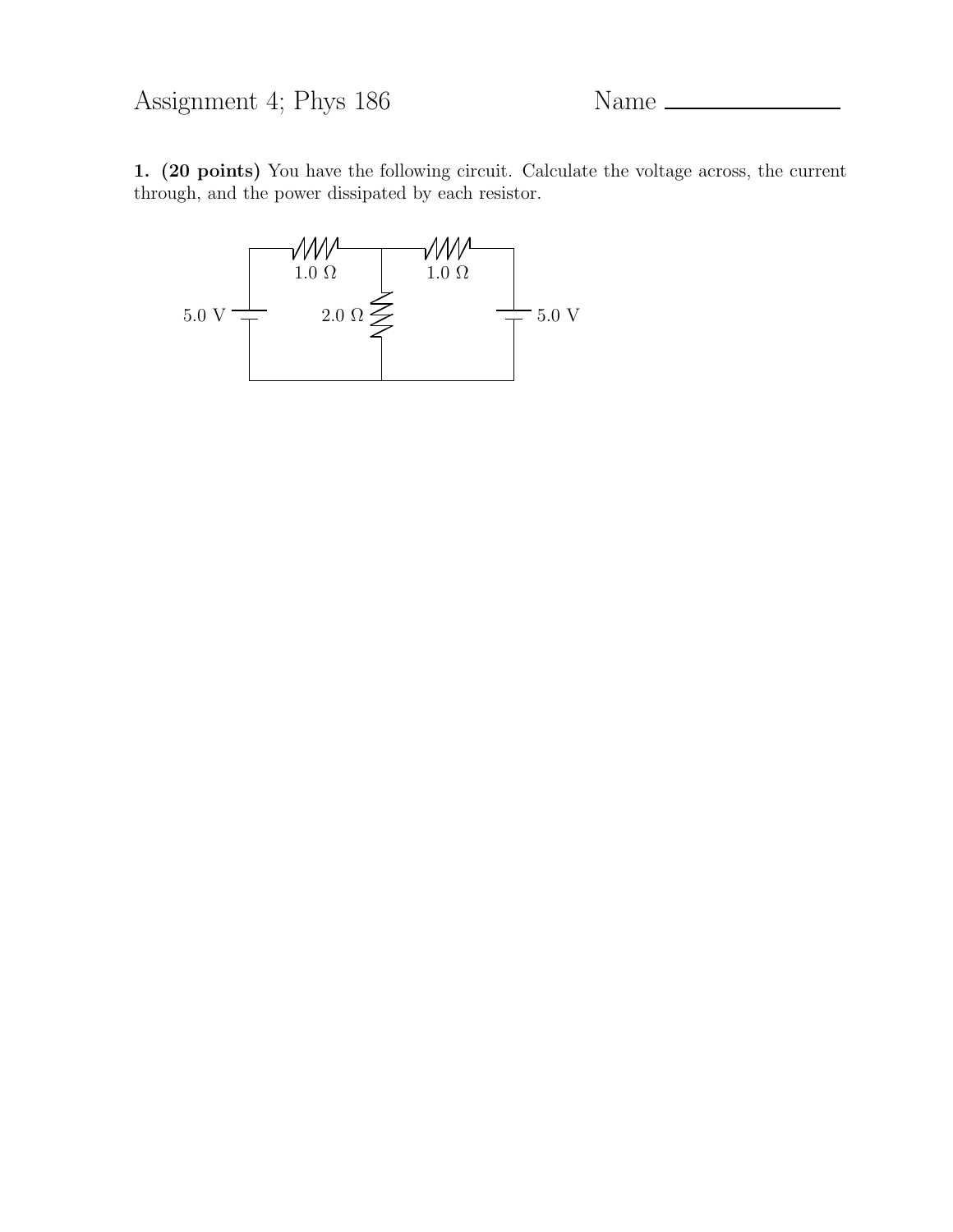2. (30 points) Here is a simplified (oversimplified) model of a circuit for a camera flash. The resistance  $R_1$  is considerably larger than  $R_2$ . When the switch is at a, the capacitor  $C$  slowly recharges. When the switch is at  $b, C$  rapidly discharges.



- (a) Say the switch remains at a for a long time in order to fully charge up the capacitor. This is a "long time" compared to what?
- (b) What is the power dissipated by  $R_2$  immediately after the switch is flipped to b? Explain, using this, why a flash requires a small value for  $R_2$ .

(c) Say  $C = 12 \mu$ F, and  $R_2 = 0.21 \Omega$ . How long will it take for the capacitor to discharge 90% of its starting charge?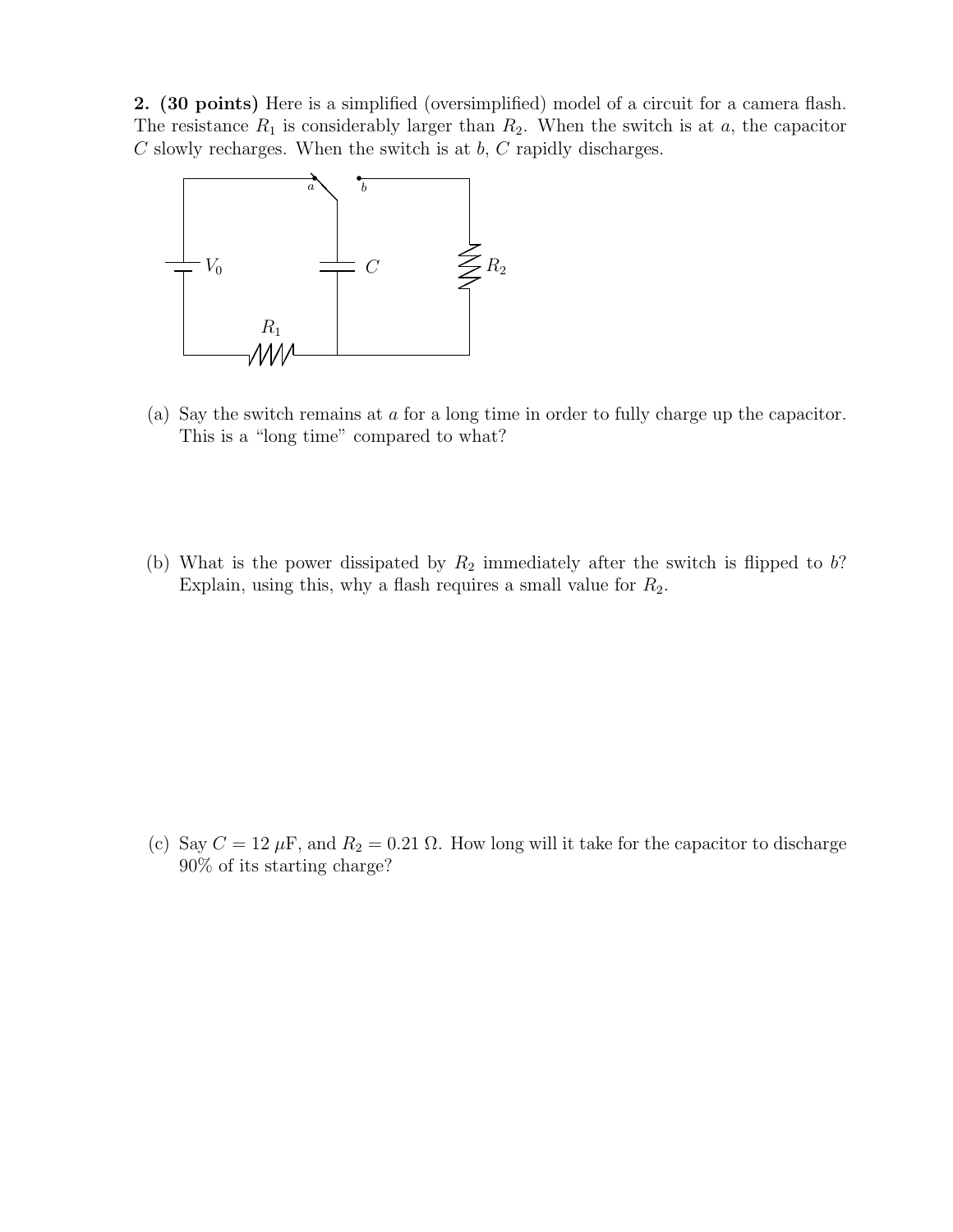3. (50 points) You have a capacitor (its capacitance is not important), a switch, wires, a 15.0 V DC battery, a 5.0  $\Omega$  resistor, and a device that behaves like a 10.0  $\Omega$  resistor.

(a) You want the voltage across your device to behave like the following graph after you close the switch; starting at 0.0 V and gradually going up to 10.0 V:



Draw a circuit diagram for the circuit that will do this. Write the junction and loop equations and show that that immediately after you close the switch and a long time after you close the switch, the voltage across your device will be 0.0 V and 10.0 V.